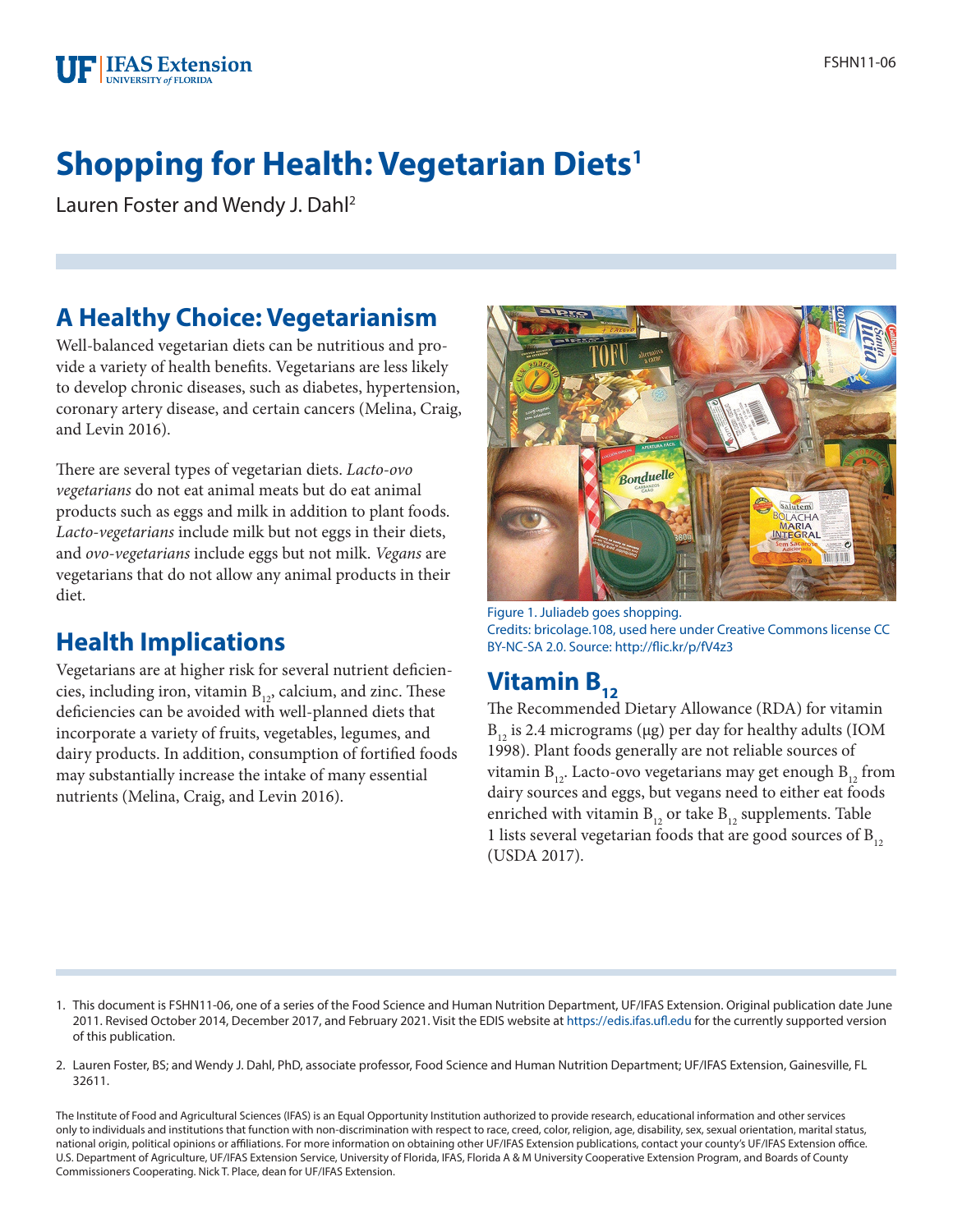# **Calcium**

Calcium is needed in the body for proper bone development and maintenance. The Recommended Dietary Allowance (RDA) for healthy adults up to 50 years of age is 1,000 milligrams (mg) per day. Women over 50 and men over 70 should consume 1,200 mg of calcium per day (IOM 2010). Dairy products, leafy green vegetables, tofu, and dried fruit are all good sources of calcium for vegetarians. Many vegetarian foods are fortified with calcium. Table 2 lists vegetarian food options that are higher in calcium (USDA 2017).



Figure 2. Clockwise from left: raw kale shitake salad, kale with cranberries, preparing fresh kale for later use, kale salad with grapefruit.

Credits: elenaspantry.com, and used here under Creative Commons license CC BY-NC-ND 2.0

### **Iron**

Iron is an essential nutrient for oxygen transport in the body. The RDA for iron is 8 mg per day for healthy adult males, and 18 mg for females. Pregnant females have increased needs for iron, with the RDA set at 27 mg per day (IOM 2001).

Vegetarians are at higher risk for iron deficiency because the body does not absorb iron from plant sources as efficiently as it can from meat sources (Melina, Craig, and Levin 2016). Iron absorption is enhanced if foods high in vitamin C (such as citrus fruits, tomatoes, or broccoli) are consumed along with iron-containing foods. Table 3 lists some iron-rich vegetarian foods (USDA 2017).

### **Zinc**

Zinc is needed as a cofactor for numerous enzymes in the body. The RDA for zinc in healthy adults is 8 mg per day for females and 11 mg per day for males (IOM 2001). Like iron, zinc is not as readily absorbed from plant sources as it is from meat sources (Melina, Craig, and Levin 2016). Because of this, vegetarians are encouraged to consume levels greater than the set RDA. Whole grains, legumes and seeds are generally good sources of zinc. Table 4 lists several vegetarian foods and their zinc contents (USDA 2017).

### **Learn More**

A UF/IFAS Extension Family and Consumer Sciences (FCS) agent at your local office may have more written information, as well as nutrition classes for you to attend. Also, a registered dietitian nutritionist (RDN) can provide you with reliable food and nutrition information.

### **Endnotes**

Food and Nutrition Board, Institute of Medicine. 1998. *Dietary Reference Intakes for Thiamin, Riboflavin, Niacin, Vitamin B, Folate, Vitamin B, Pantothenic Acid, Biotin, and Choline*. Washington, DC: National Academy Press.

Food and Nutrition Board, Institute of Medicine. 2001. *Dietary Reference Intakes for Vitamin A, Vitamin K, Arsenic, Boron, Chromium, Copper, Iodine, Iron, Manganese, Molybdenum, Nickel, Silicon, Vanadium, and Zinc*. Washington, DC: National Academy Press.

Food and Nutrition Board, Institute of Medicine. 2011. *Dietary Reference Intakes for Calcium and Vitamin D*. Washington, DC: National Academy Press.

Melina, V., W. Craig, and S. Levin. 2016. "Position of the Academy of Nutrition and Dietetics: Vegetarian Diets." *J Acad Nutr Diet* 116 (12): 1970-1980. doi: 10.1016/j. jand.2016.09.025.

US Department of Agriculture, Agricultural Research Service. 2019. "FoodData Central" FoodData Central Home Page, [https://fdc.nal.usda.gov/.](https://fdc.nal.usda.gov/)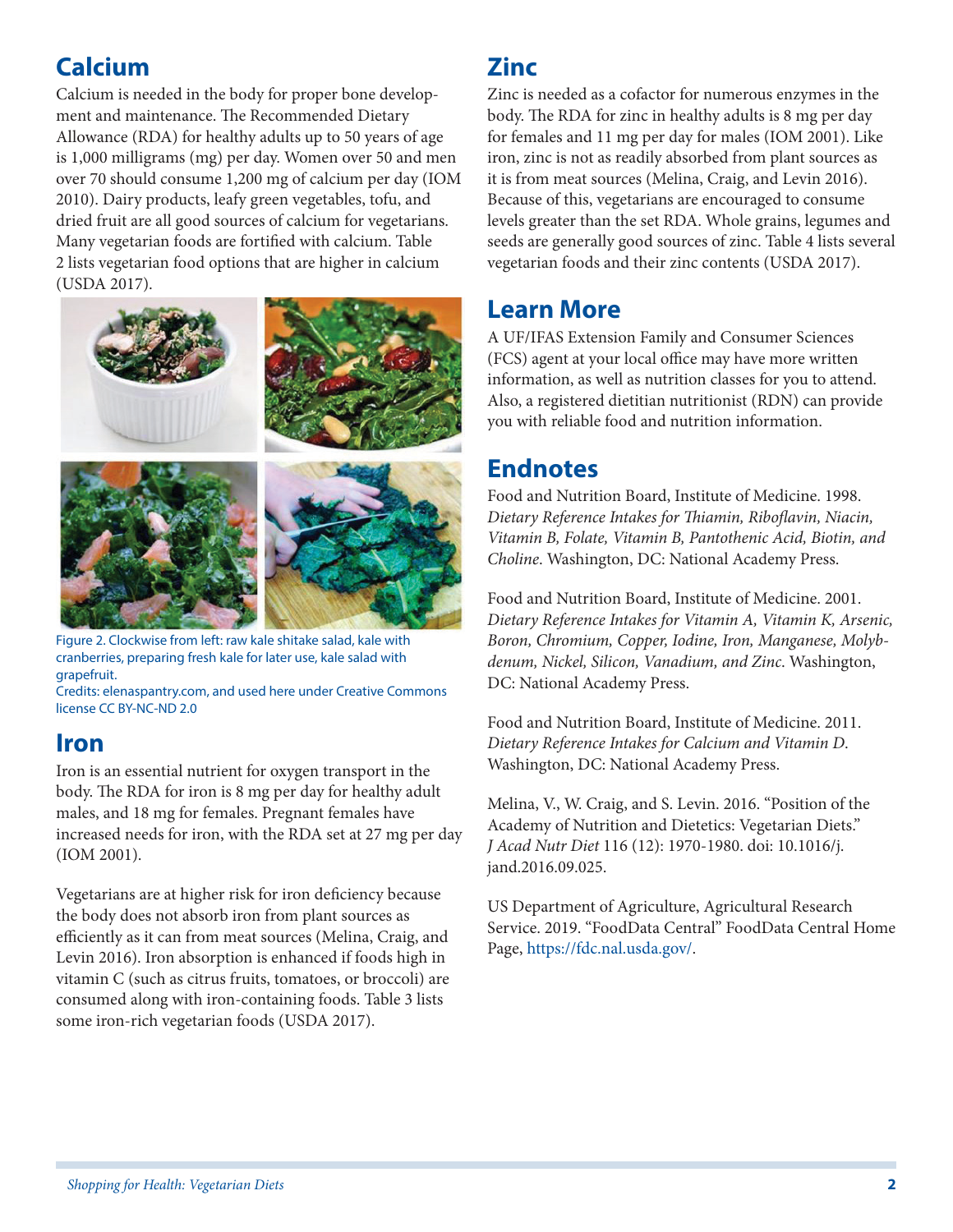#### Table 1. Food sources of vitamin B12.

| <b>FOOD</b>                                                                                                                                                                                                | VITAMIN $B_{12}$ (µg PER SERVING) |  |
|------------------------------------------------------------------------------------------------------------------------------------------------------------------------------------------------------------|-----------------------------------|--|
| <b>SOY PRODUCTS</b>                                                                                                                                                                                        |                                   |  |
| Morningstar Farms <sup>®</sup> Grillers Burger Style Crumbles (1 cup)                                                                                                                                      | 8                                 |  |
| Morningstar Farms <sup>®</sup> Grillers Original Patty (1 patty)                                                                                                                                           | 3                                 |  |
| Morningstar Farms® Chik'n Nuggets (4 pieces)                                                                                                                                                               | 2                                 |  |
| <b>CEREALS</b>                                                                                                                                                                                             |                                   |  |
| Kellogg's <sup>®</sup> Special K (1 cup), All-Bran Original ( $\frac{1}{2}$ cup), Rice Krispies<br>(1.25 cups), Raisin Bran (1 cup), Corn Flakes (1 cup), Frosted Flakes (3/4<br>cup), Apple Jacks (1 cup) | $1 - 6$                           |  |
| General Mills <sup>®</sup> Total Raisin Bran (1 cup), Cheerios (1 cup), Corn Chex (1<br>cup), Wheaties (3/4 cup)                                                                                           | $5 - 11$                          |  |
| DAIRY/EGG*                                                                                                                                                                                                 |                                   |  |
| Swiss Cheese (1/4 cup, shredded)                                                                                                                                                                           | <1                                |  |
| Mozzarella Cheese, whole milk, shredded (1/4 cup)                                                                                                                                                          | <1                                |  |
| Plain Yogurt, low fat (8 oz)                                                                                                                                                                               | <1                                |  |
| Egg, hardboiled, large (1)                                                                                                                                                                                 | <1                                |  |
| µg=microgram, g=gram, oz=ounce<br>*Not included in vegan diets                                                                                                                                             |                                   |  |

#### Table 2. Food sources of calcium.

| <b>FOOD</b>                                                                                             | <b>CALCIUM (mg PER SERVING)</b> |  |
|---------------------------------------------------------------------------------------------------------|---------------------------------|--|
| <b>SOY PRODUCTS</b>                                                                                     |                                 |  |
| Silk <sup>®</sup> Soymilk, plain (1 cup)                                                                | 300                             |  |
| Soybeans, cooked (1/2 cup)                                                                              | 130                             |  |
| Morningstar Farms® Chik'n Nuggets (4 pieces)                                                            | 64                              |  |
| Morningstar Farms® Grillers Original Burger Patty (1 patty)                                             | 39                              |  |
| <b>CEREALS</b>                                                                                          |                                 |  |
| General Mills <sup>®</sup> Total Raisin Bran (1 cup)                                                    | 1000                            |  |
| General Mills® Kix (1.25 cups), Cinnamon Toast Crunch (3/4 cup),<br>Cheerios (1 cup), Corn Chex (1 cup) | 100-171                         |  |
| Kellogg's® All-Bran Original (1/2 cup)                                                                  | 121                             |  |
| <b>VEGETABLES</b>                                                                                       |                                 |  |
| Spinach, cooked (1/2 cup)                                                                               | 122                             |  |
| Turnip Greens, cooked (1/2 cup)                                                                         | 99                              |  |
| Kale (1/2 cup)                                                                                          | 47                              |  |
| <b>DAIRY/EGG*</b>                                                                                       |                                 |  |
| Plain Yogurt, low fat (1/2 cup)                                                                         | 207                             |  |
| Reduced fat 2% Milk (1 cup)                                                                             | 295                             |  |
| Swiss Cheese, 1 slice                                                                                   | 200                             |  |
| Mozzarella Cheese, whole milk, shredded (1/4 cup)                                                       | 141                             |  |
| mg=milligram, g=gram, oz=ounce<br>*Not included in vegan diets                                          |                                 |  |